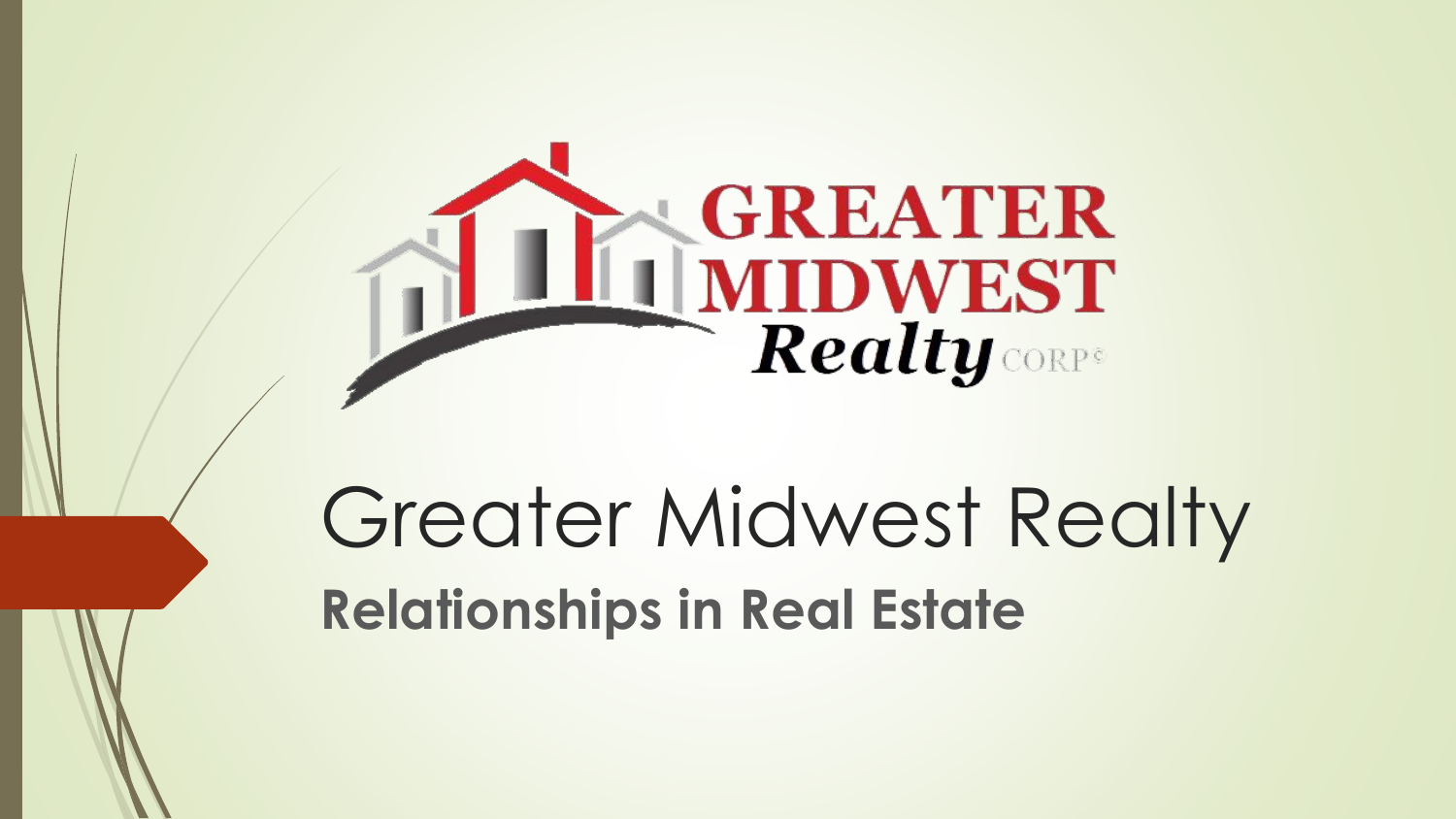## Relationships in Real Estate What We Will Cover…….

- **Self**
- **Attitude**
- **Family**
- **Buyers**
- **Sellers**
- **Brokers**
- **GMR in-house agents**
- **Outside GMR agents in a transaction**
- **Affiliates in a transaction**
- **Referrals**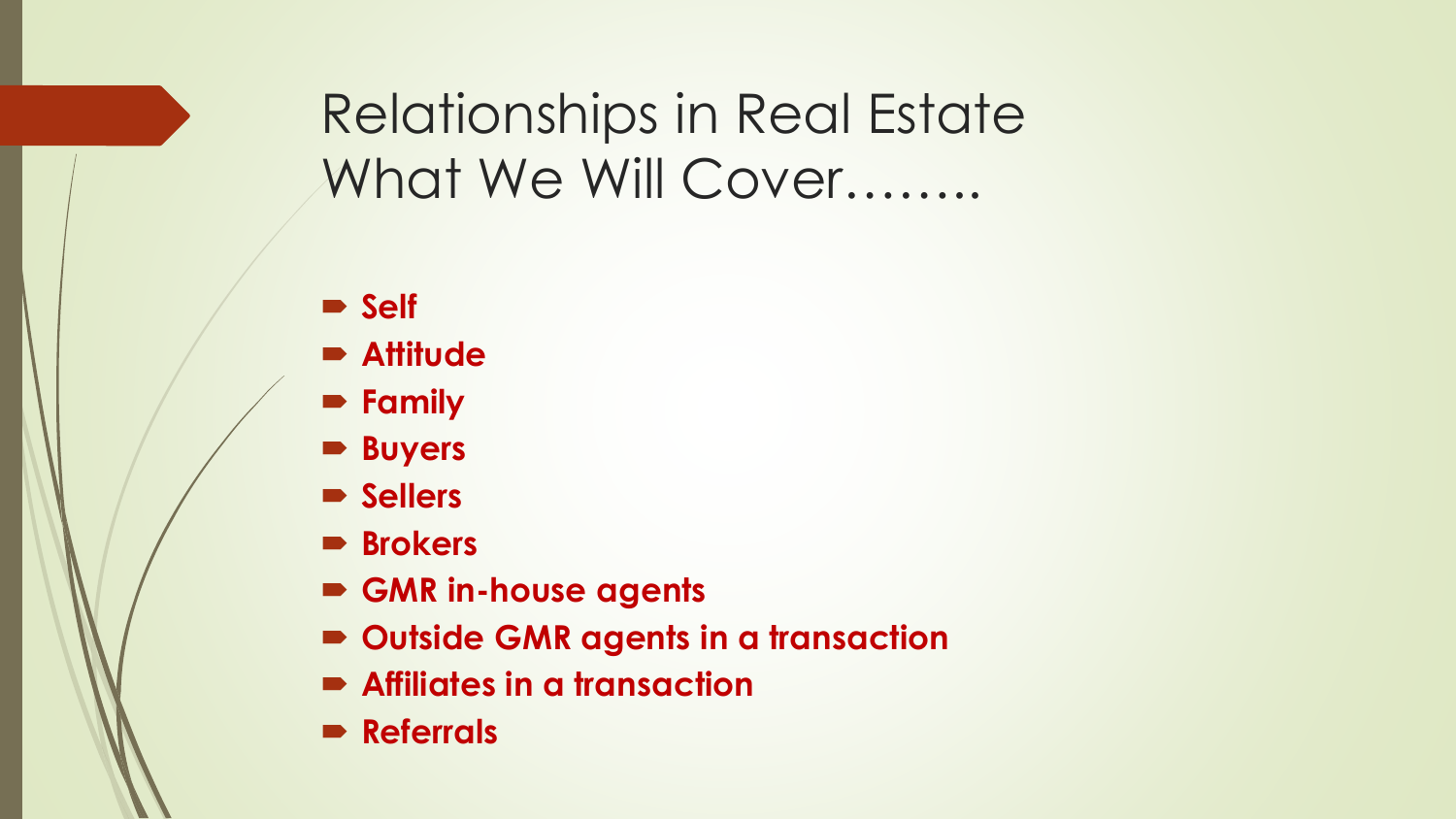### Relationship to Yourself -- Self Affirmations Food for Thought…



- **Being: to direct one's self in the direction of empowerment, to advance towards selfrealization**
- **Having: To direct one's self to relate to the world in an acquisitive manner**
- Doing: To direct one's self to act, **to do, and to derive satisfaction from the fact of doing**

**(Discussion of the importance of discovery and balance)**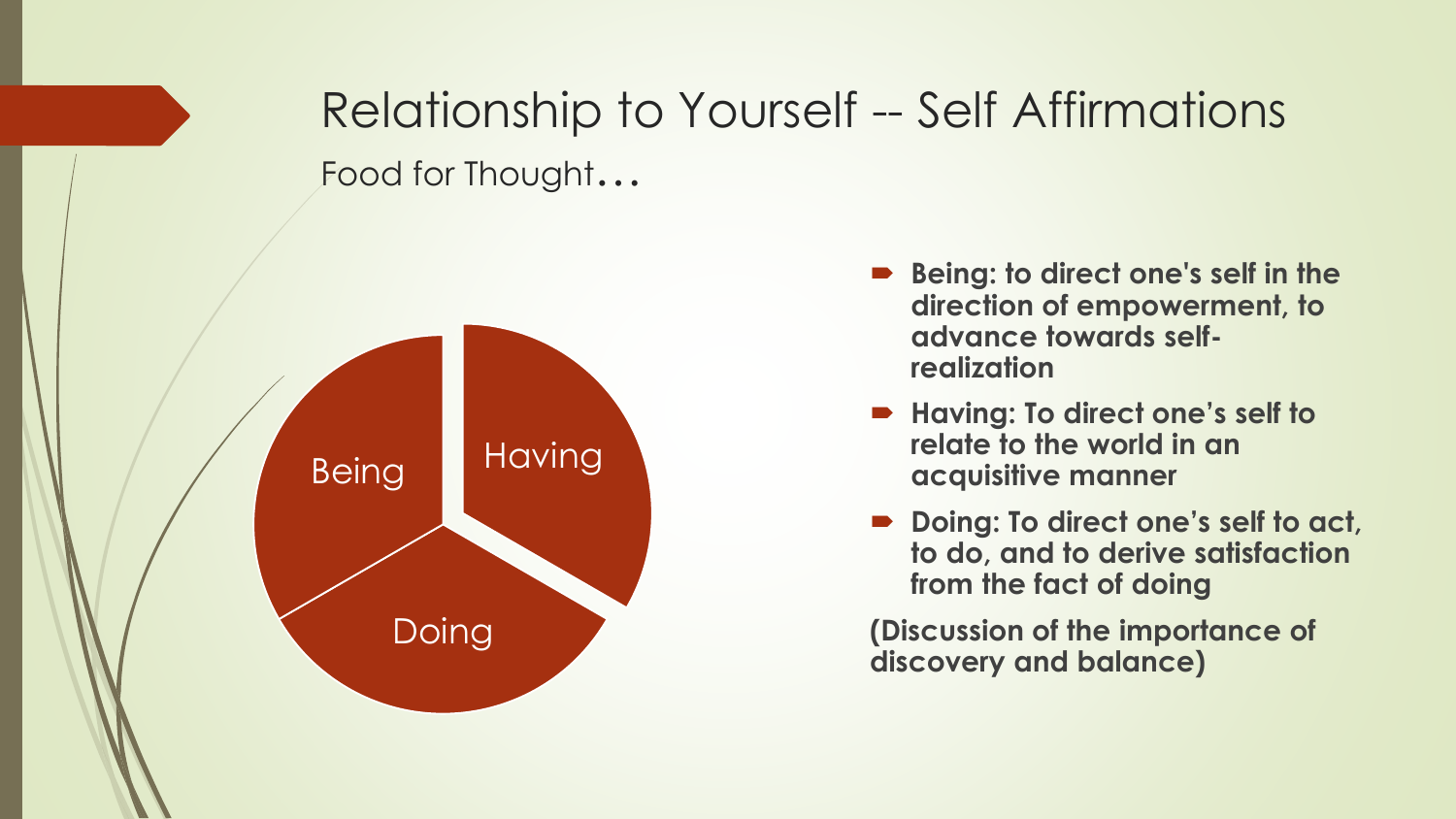# **Attitude in Relationships**

- ➢ **Business professional always**
- ➢ **Positivity is the key to sales**
- ➢ **Love what you do**
- ➢ **Think before you speak**
- ➢ **Give thanks with a grateful heart**
- ➢ **Work smarter, not harder**
- ➢ **Find your calm place**
- ➢ **It is good people who make good places**

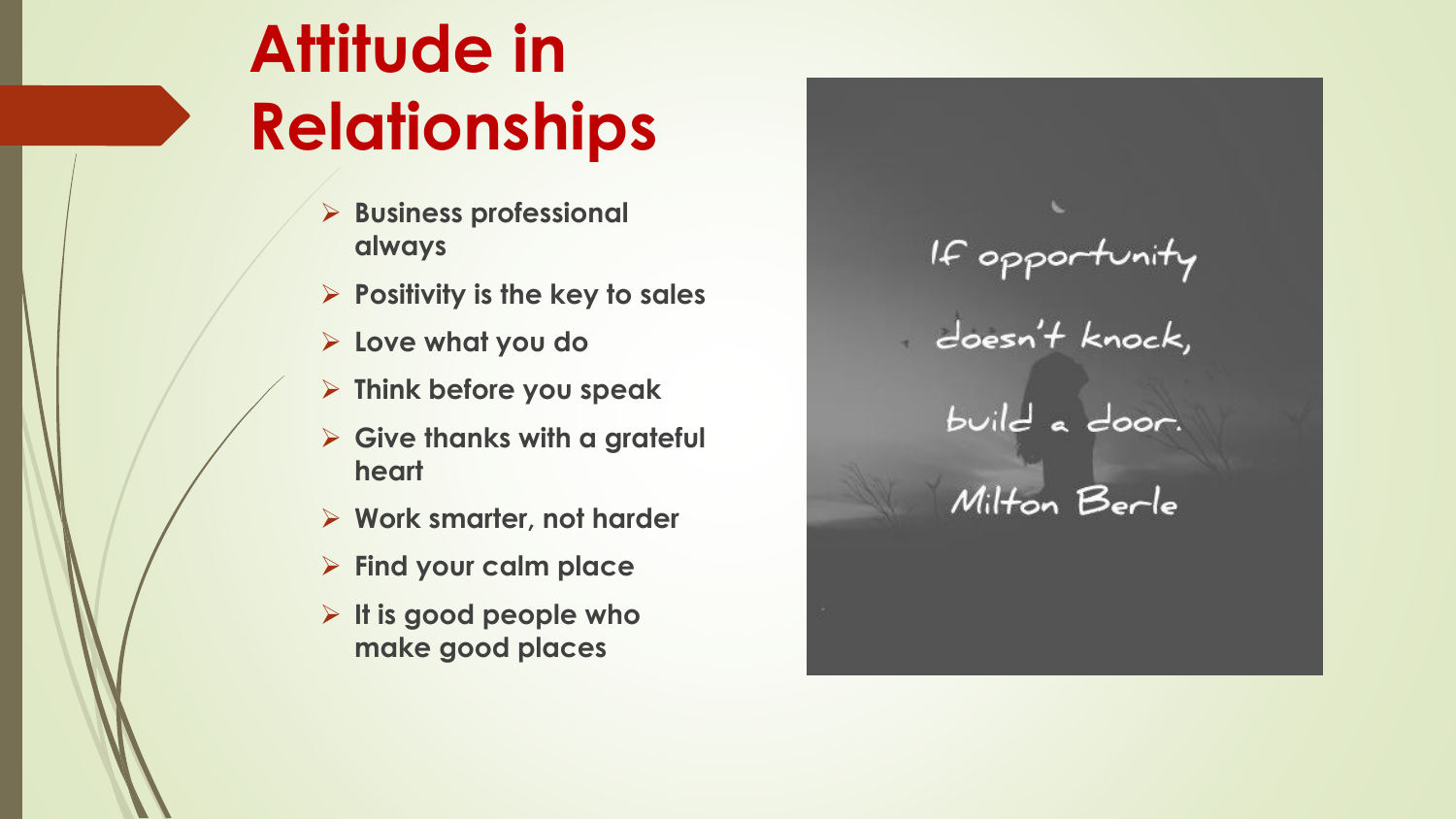### " Relationships with Family 'Family First'

**Teach your family what being a successful agent will mean**

❑**Unexpected showings/meetings** ❑**Special budgeting/planning** ❑**Creative lifestyle/seasons** ❑**Daily attitude review**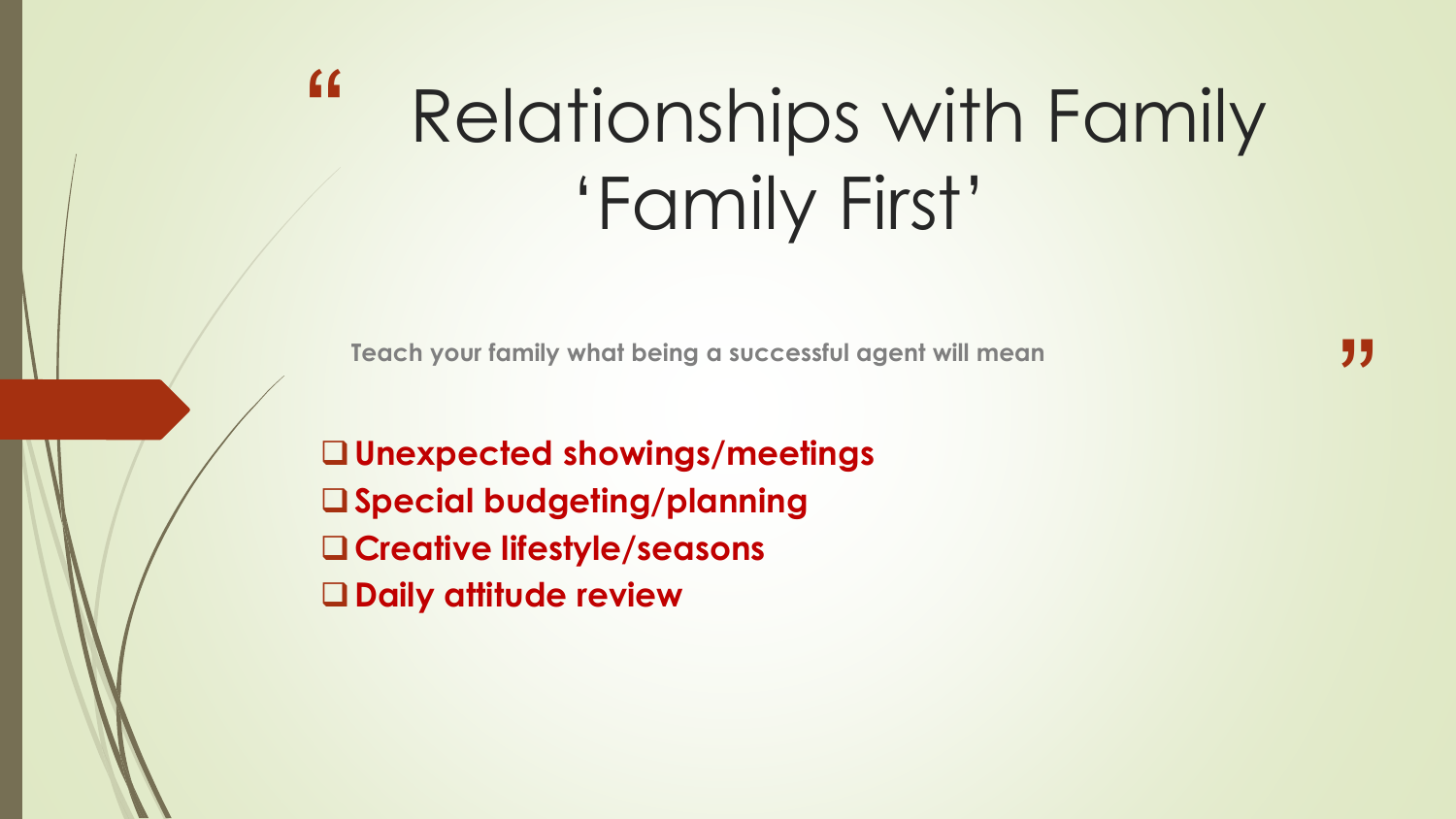### Relationships in Real Estate

## Buyers

- **Handle all buyers one way**
- **Even friends, family, or others**
- **Educate… Educate... Educate!!!**
- **Written expectations of the agent**
- **Written expectations from the client**
- **Agency/contracts**
- **Communicate daily**
- **Bring your "A" attitude**

## Sellers

- **Handle all sellers one way**
- **Even friends, family, or others**
- **Educate... Educate... Educate!!!**
- **Written expectations of the agent**
- **Written expectations from the client**
- **Agency/contracts**
- **Communicate daily**
- **Bring your "A" attitude**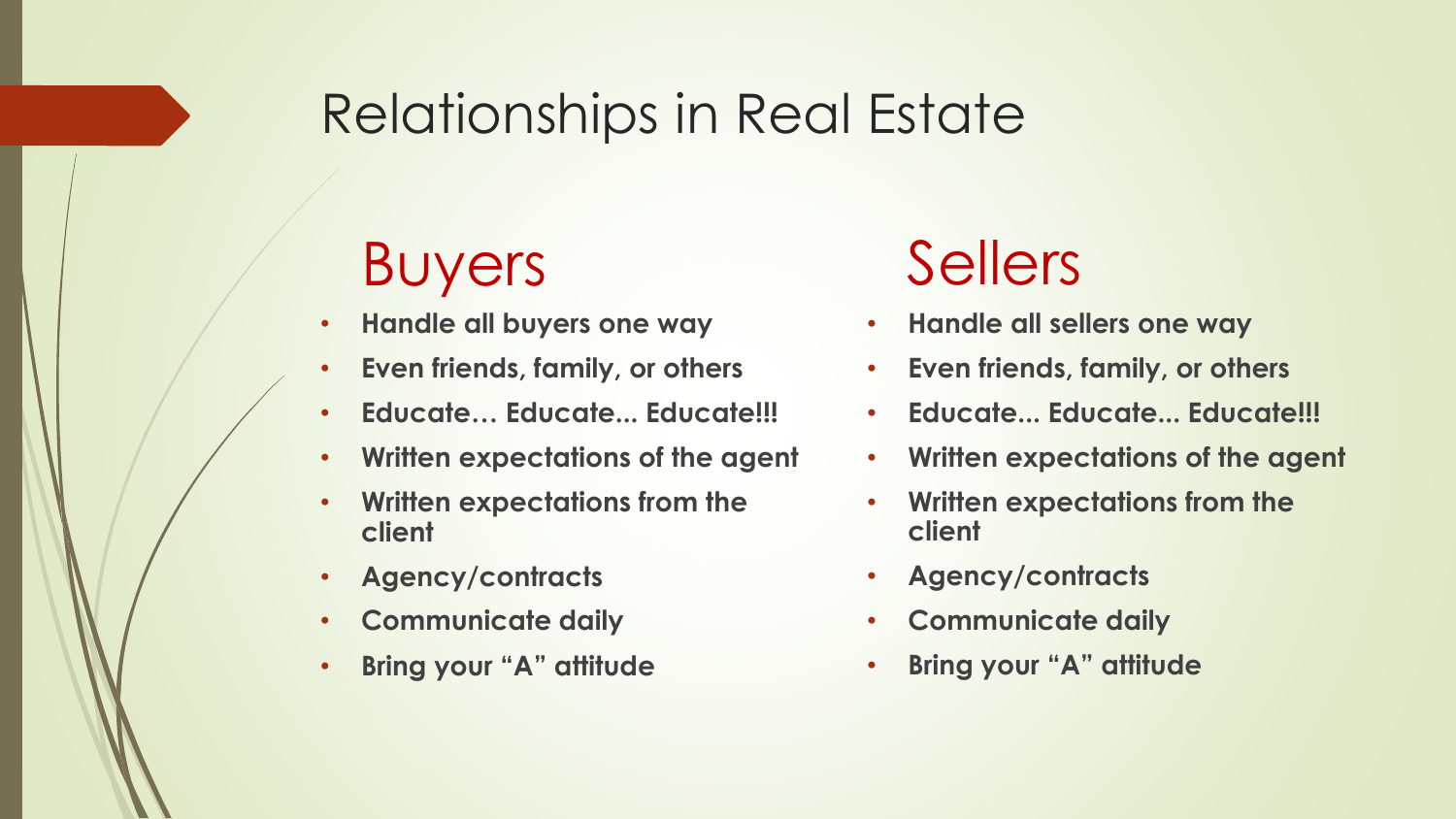### Broker and Agent Relationship

- Broker is responsible for managing agents through real estate transactions with the help of staff and broker-advisors
- Agents are responsible for adhering to the Department of Commerce rules and regulations
- Broker and staff trust that the agent is professional in all areas of their real estate business
- **Broker is responsible for offering learning opportunities to agents**
- Agents are responsible to always promote the importance of ethical and professional behavior within the real estate workplaces
- Broker is responsible to send an agent's license back to the Department of Commerce who does not practice national, state, local, and company standards in ethics, professionalism, and/or company policies
- **Brokers are NOT** responsible for making exceptions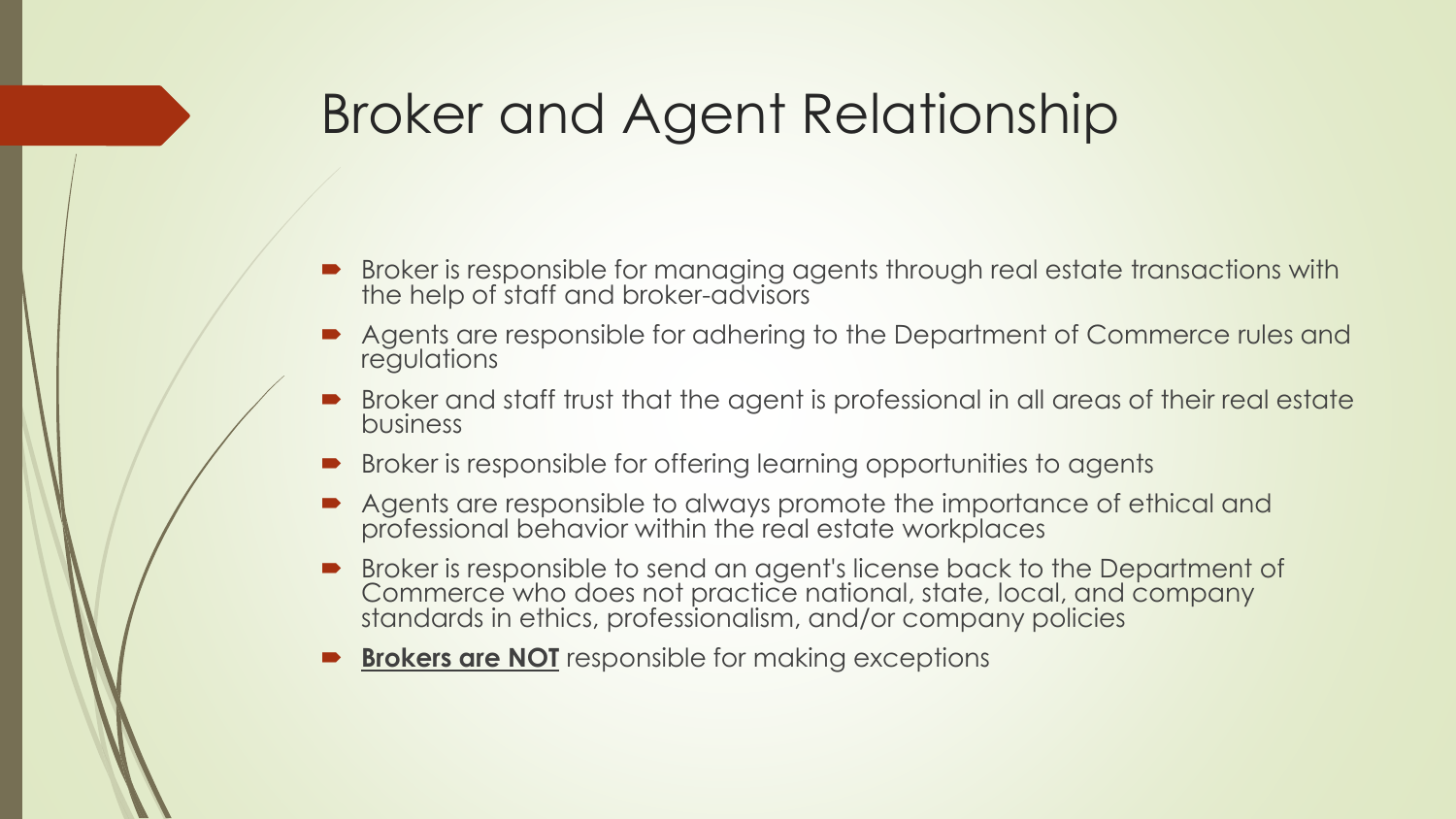#### Relationships with Fellow Agents……… To GMR In-House Agents/To Non-GMR Agents

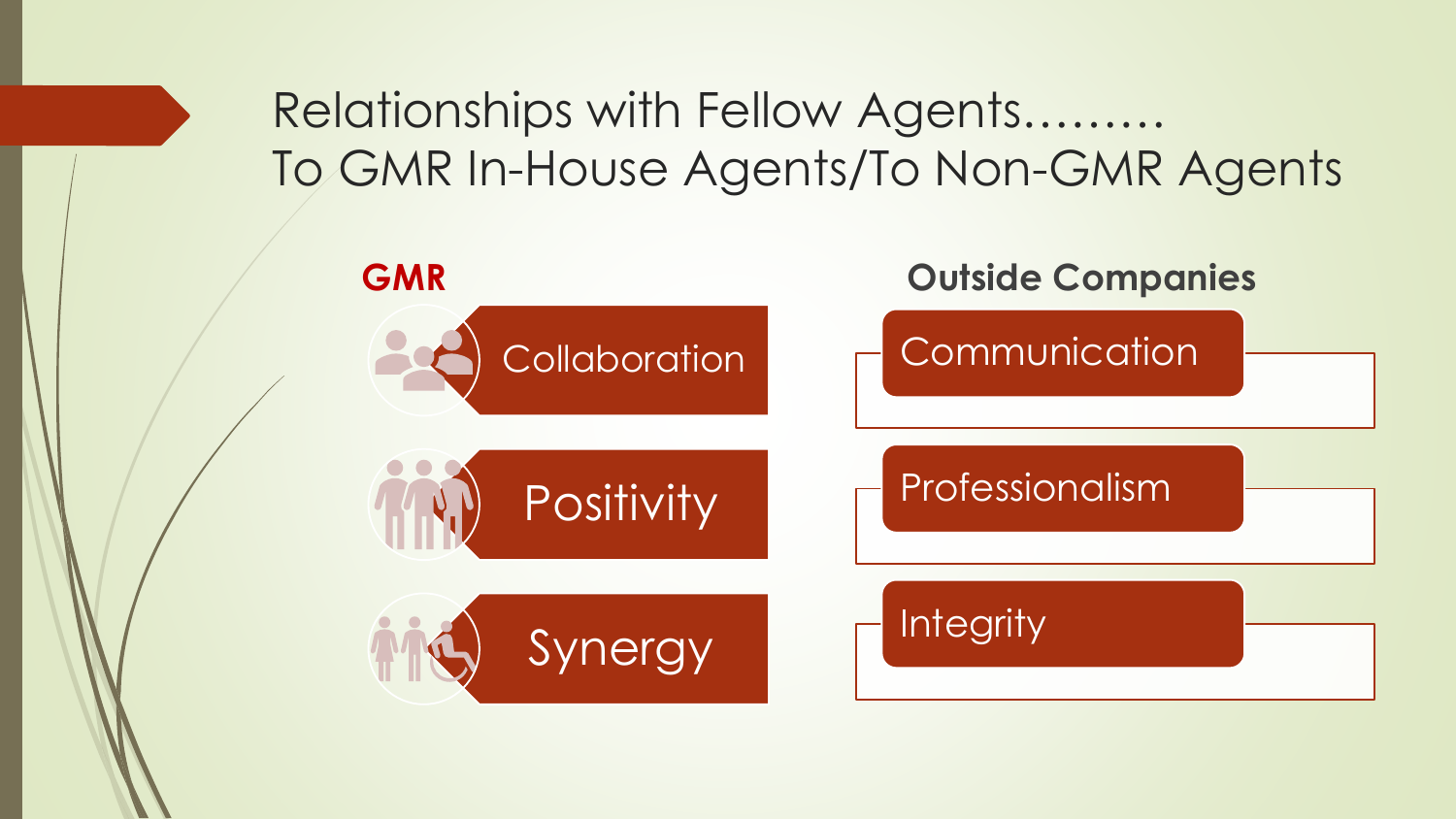# **Affiliates**

❖ **Title companies** ❖ **Mortgage lenders** ❖ **Inspectors** ❖ **Appraisers** ❖ **Photographers** ❖ **Insurance companies** ❖ **Lawyers** ❖ **Accountants**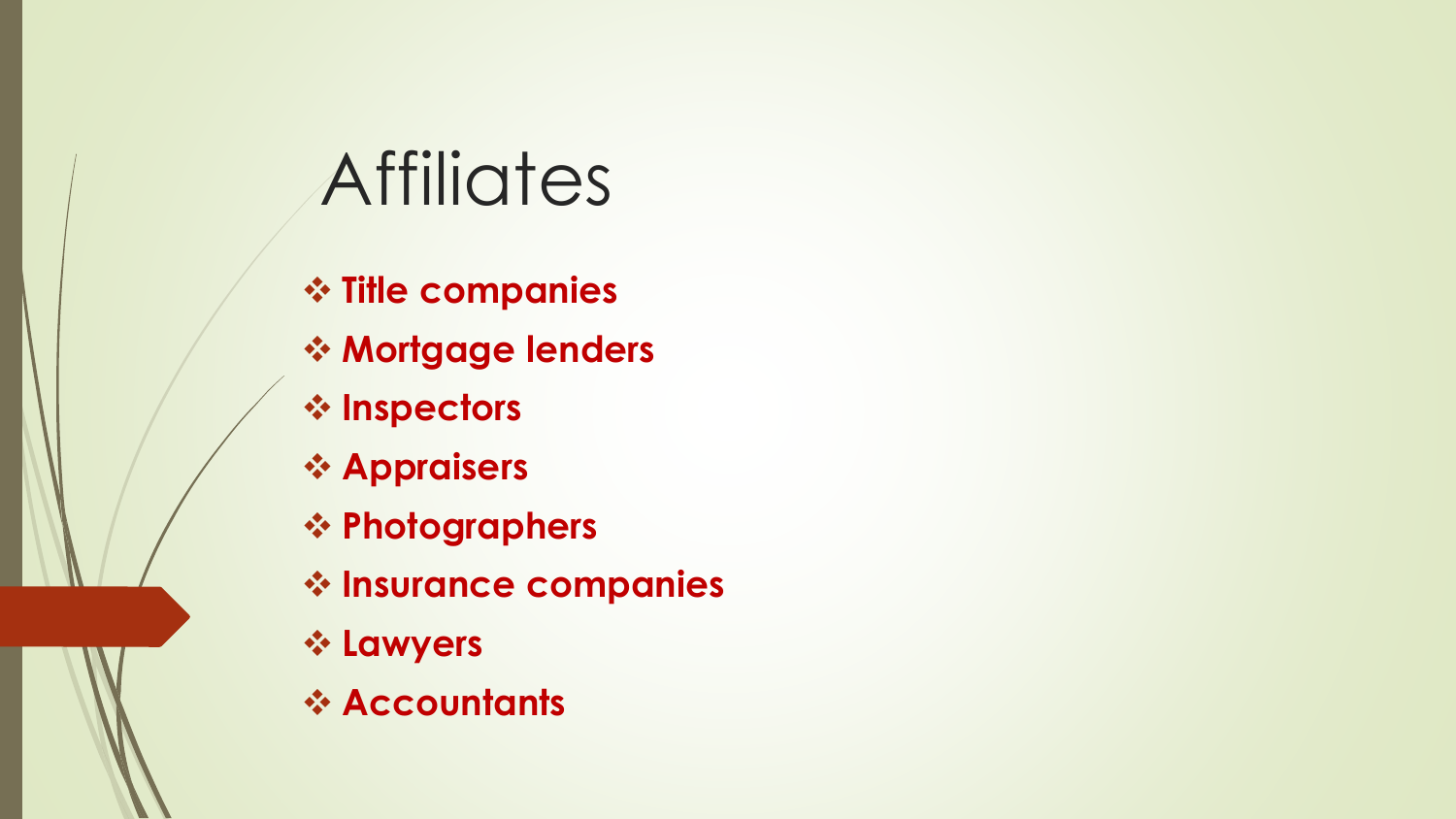# **Referral Relationships – The heart of your business**